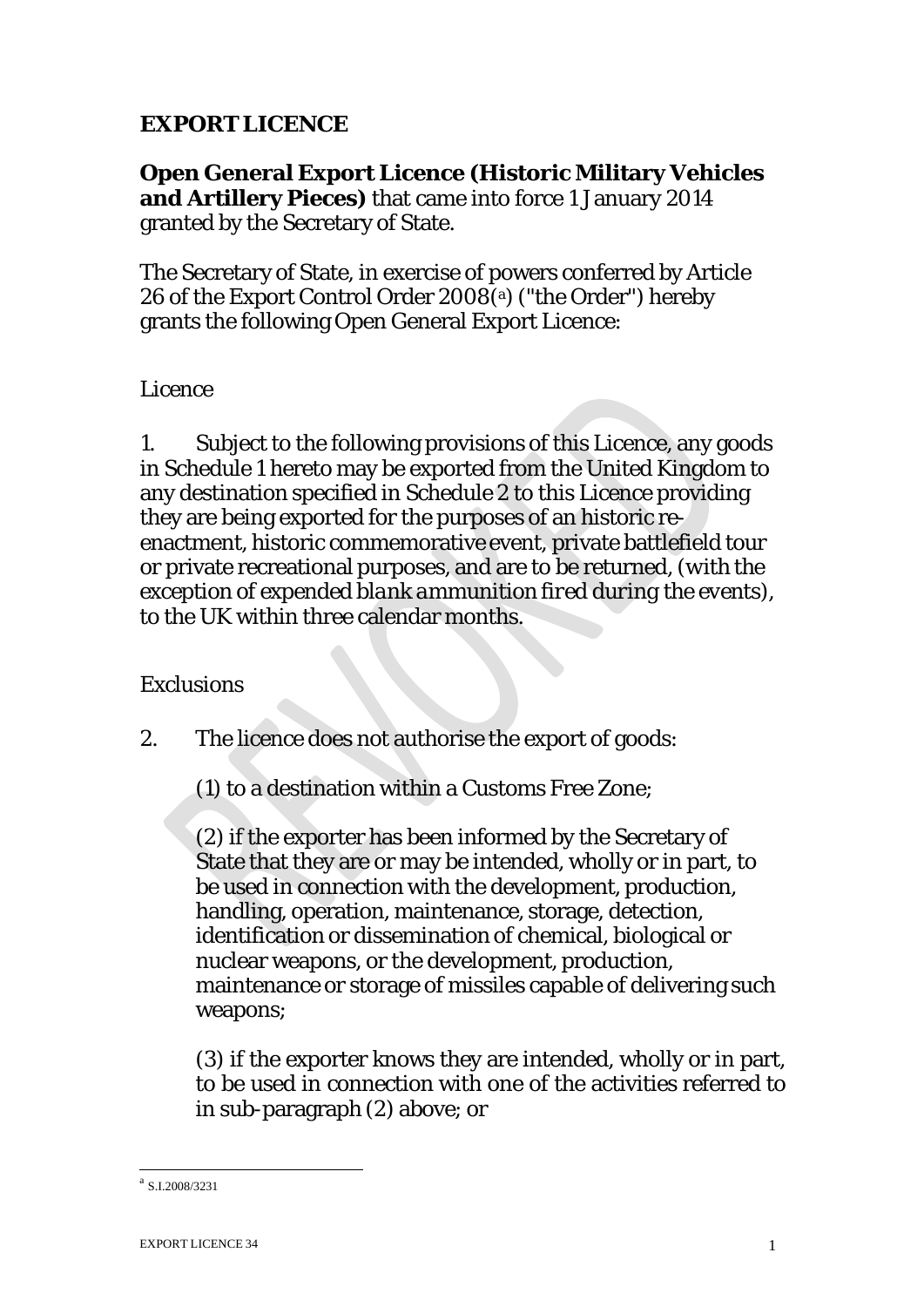(4) if the exporter has grounds for suspecting that they might be used, wholly or in part, in connection with an activity referred to in sub-paragraph (2) above, unless he has made all reasonable enquiries as to their proposed use and satisfied himself that the goods will not be so used;

(5) for any military purposes other than those referred to in paragraph 1 to this licence;

(6) if the exporter has been informed by a competent authority, or is otherwise aware that the goods have been classified by the Ministry of Defence as having a protective marking of RESTRICTED or above;

(7) where the exporter has, at the time of export, been served with a notice which suspends or revokes his ability to use this Licence pursuant to article 32(1) of the Order, unless the period of suspension or revocation has expired.

#### *Conditions and Requirements*

3. The authorisation in paragraph 1 is subject to the following conditions:

(1) not later than 30 days after the first export of goods under this licence from the UK, the exporter shall inform the Secretary of State, specifying the name of the exporter and the address at which copies of records of the export may be inspected under condition 3(7) below;

(2) the exporter shall make and maintain all necessary arrangements (including all necessary security arrangements) and shall at all times retain sufficient control of the goods to ensure that the goods are safely returned to the UK within three calendar months of the date of the export; and **shall not sell, dispose or transfer to any person ownership of the goods or any interest in them or take any other action which may have the result of impeding or diminishing his power to ensure their safe return to the UK**;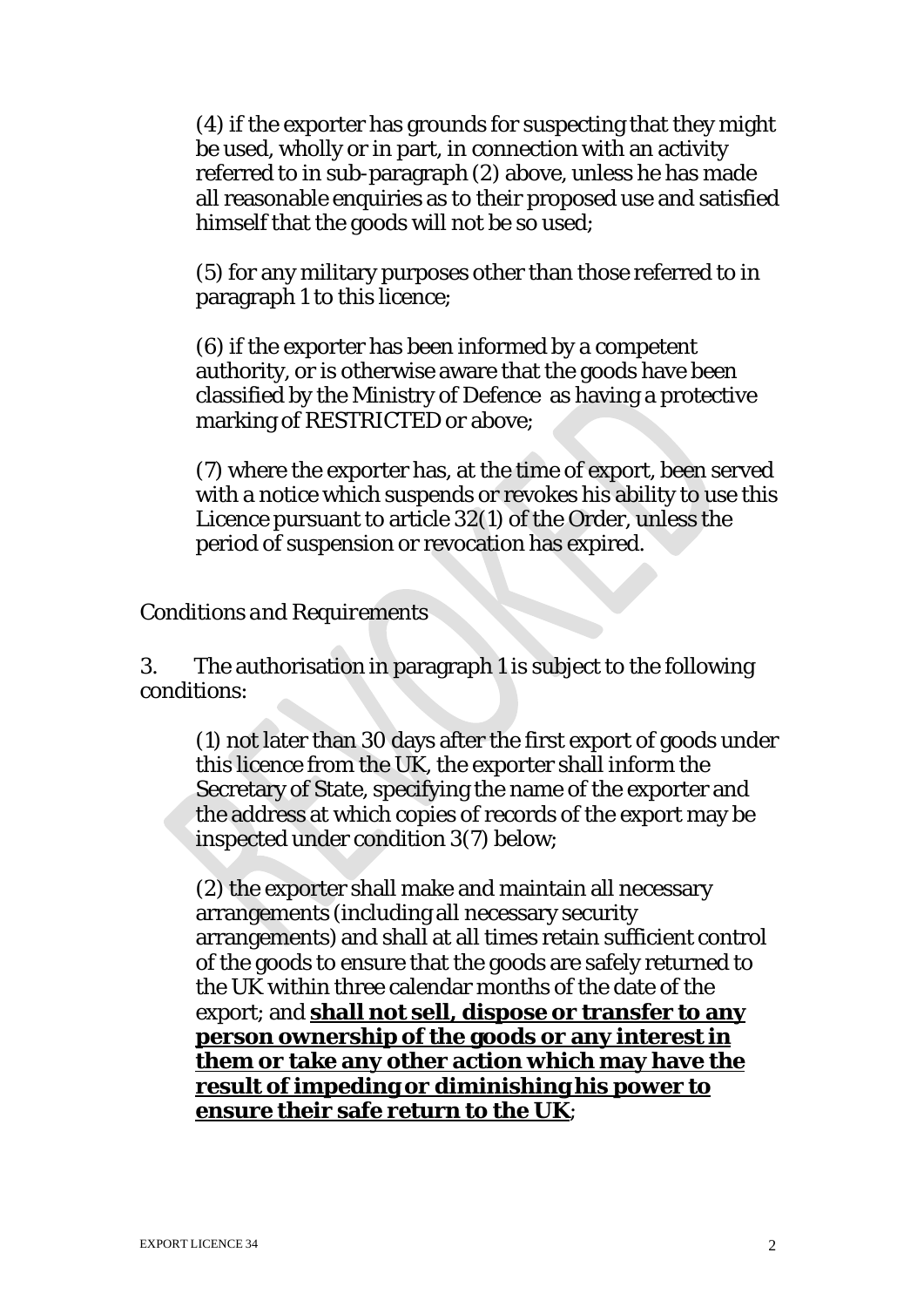(3) except when being directly transported to any country to which they are authorised to be exported under this licence, or when being directly returned to the UK, the goods shall not be removed from the country where they are for the time being;

(4) the exporter shall provide the Secretary of State with confirmation of the goods' return **if requested to do so**;

(5) where official and commercial export documentation accompanies the goods this shall include a note stating either:

> (a) "the goods are being exported under the OGEL (Historic Military Vehicles and Artillery Pieces); or

(b) the SPIRE reference (in the form 'SPIRE reference GBOGE 200X/XXXXX') of the exporters registration in respect of this licence

which shall be presented to an officer of the UK Border Agency **if so requested**;

(6) For non-commercial journeys either:

(a) a copy of this OGEL; or

(b) the SPIRE reference (in the form 'SPIRE reference GBOGE 200X/XXXXX') of the exporters registration in respect of this licence

shall be presented to an officer of the UK Border Agency **if so requested.**

(7) the exporter shall maintain records of every exportation made under this Licence including the following information :

- (a) the date of exportation and destination;
- (b) confirmation of the type of event;
- (c) date and evidence of return;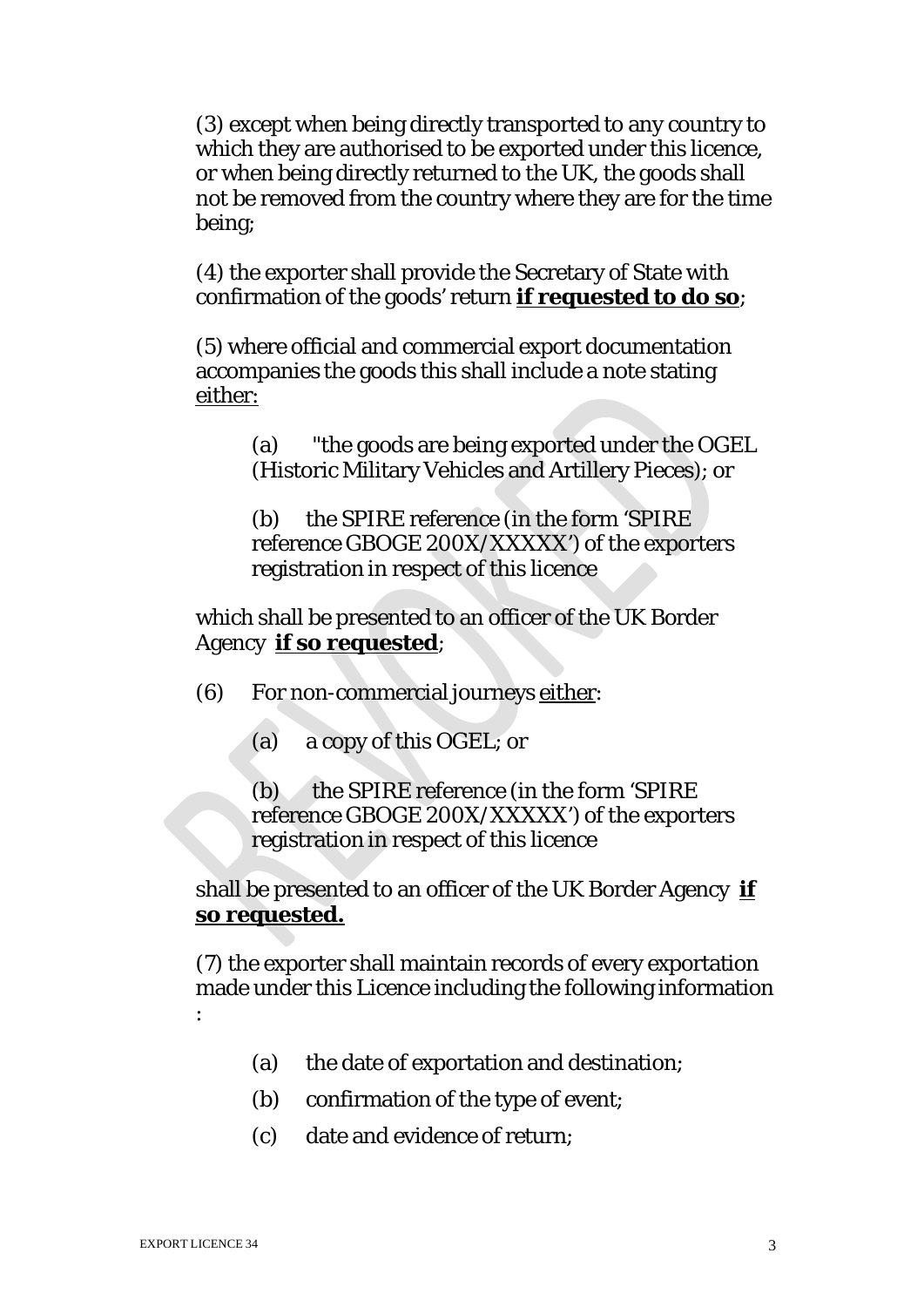- (d) for goods listed in Schedule 1(1) of the licence, a copy of the goods UK Proof House certification;
- (e) for goods listed in Schedule  $1(2)(a)$ , and where appropriate (c), of the licence, confirmation of the age of the goods;
- (f) for goods listed in Schedule  $1(2)(b)$ , and where appropriate (c), of the licence , a copy of DVLA registration;

and any such records shall be kept for at least four years from the date of the relevant export or return and the exporter shall permit them to be inspected, and copied, by any person authorised by the Secretary of State; and

(8) the exporter shall notify the Secretary of State of any change in the address referred to in paragraph 3(1) above within 30 days of that change.

(9) Where the exporter has received a warning letter sent on behalf of the Secretary of State which identifies failure to comply with this Licence or a provision of applicable export control legislation, the exporter shall take such steps as are identified in that warning letter (within the timescale stated) in order to restore compliance with the Licence. Without prejudice to article 34 of the Order, failure to comply with this condition may result in this Licence being revoked or suspended until the exporter can show compliance to the satisfaction of the Export Control Organisation. The exporter will be notified in writing of any such suspension or revocation and the initial period of such suspension or revocation. Where at the end of this initial period, the exporter has not shown compliance to the satisfaction of the Export Control Organisation, the period of suspension or revocation may be extended. The exporter will be notified of such an extension in writing.

(10) The Secretary of State has the power to vary or withdraw export licences at any time. If you do not use this licence within any 24-month period for an export allowed by this licence, your entitlement to use it will **automatically run out** at the end of that 24-month period and your registration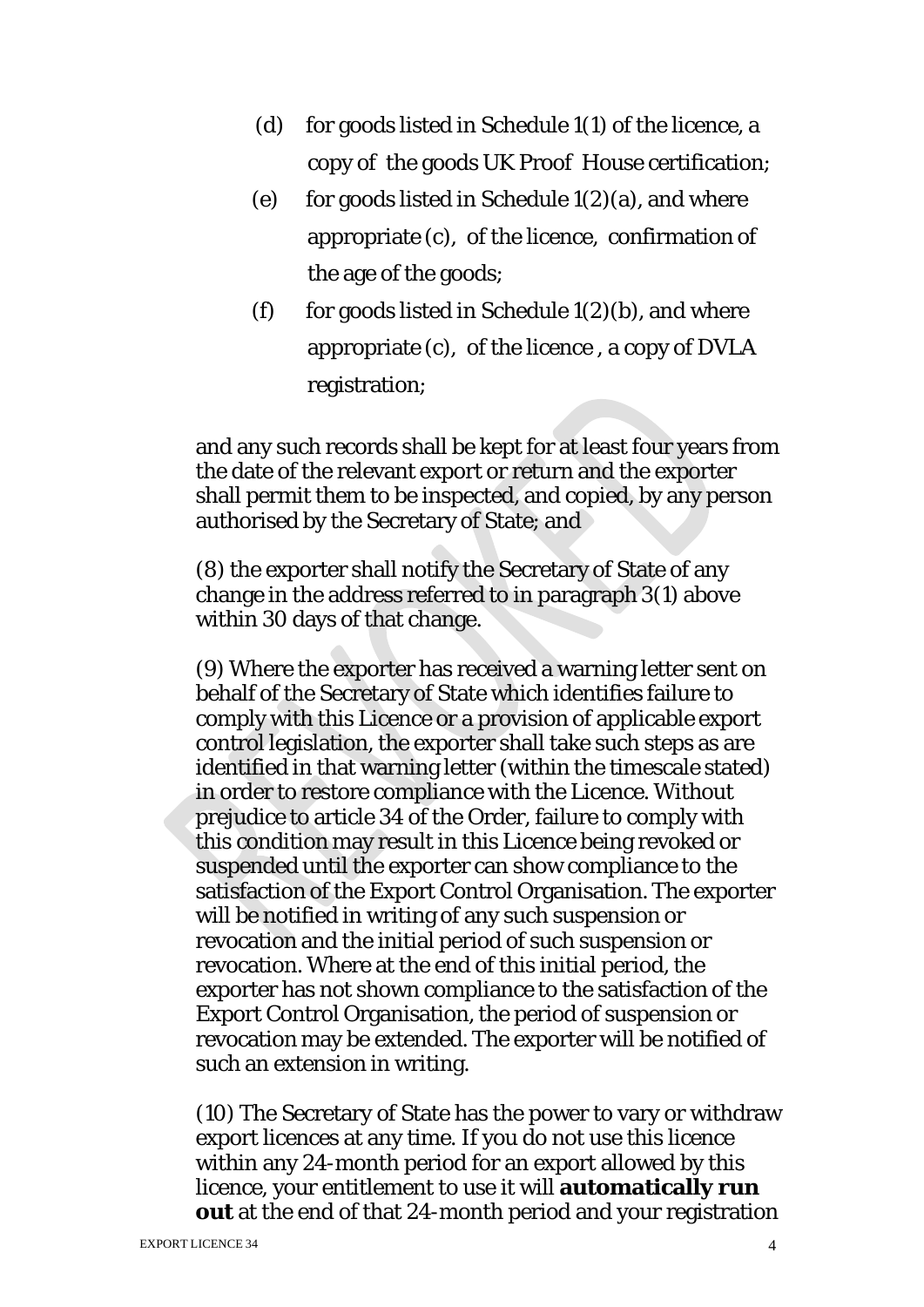details will be removed from SPIRE. However, you can register for this licence again if you want to use it after your registration has ended.

### *Prohibitions not affected by this Licence*

4. Nothing in this Licence shall affect any prohibition or restriction on the exportation or carrying out of any other act with respect of the exportation of any goods concerned under, or by virtue of, any enactment other than a prohibition or restriction in the legislation under which this licence was issued, as set out in the licence itself.

### *Interpretation*

5. For the purpose of this Licence:

(1) "the Act" means the Export Control Act  $2002^{b}$  ;

(2) a "Customs Free Zone" is a part of the territory of a country where any goods introduced are generally regarded, insofar as import duties and taxes are concerned, as being outside the Customs territory of that country, and are not subject to the Customs controls that would otherwise apply:

(3) unless the context otherwise requires, any other expression used in this Licence shall have the meaning it has in the Act or the Order.

 $<sup>b</sup>$  2002 c.28</sup>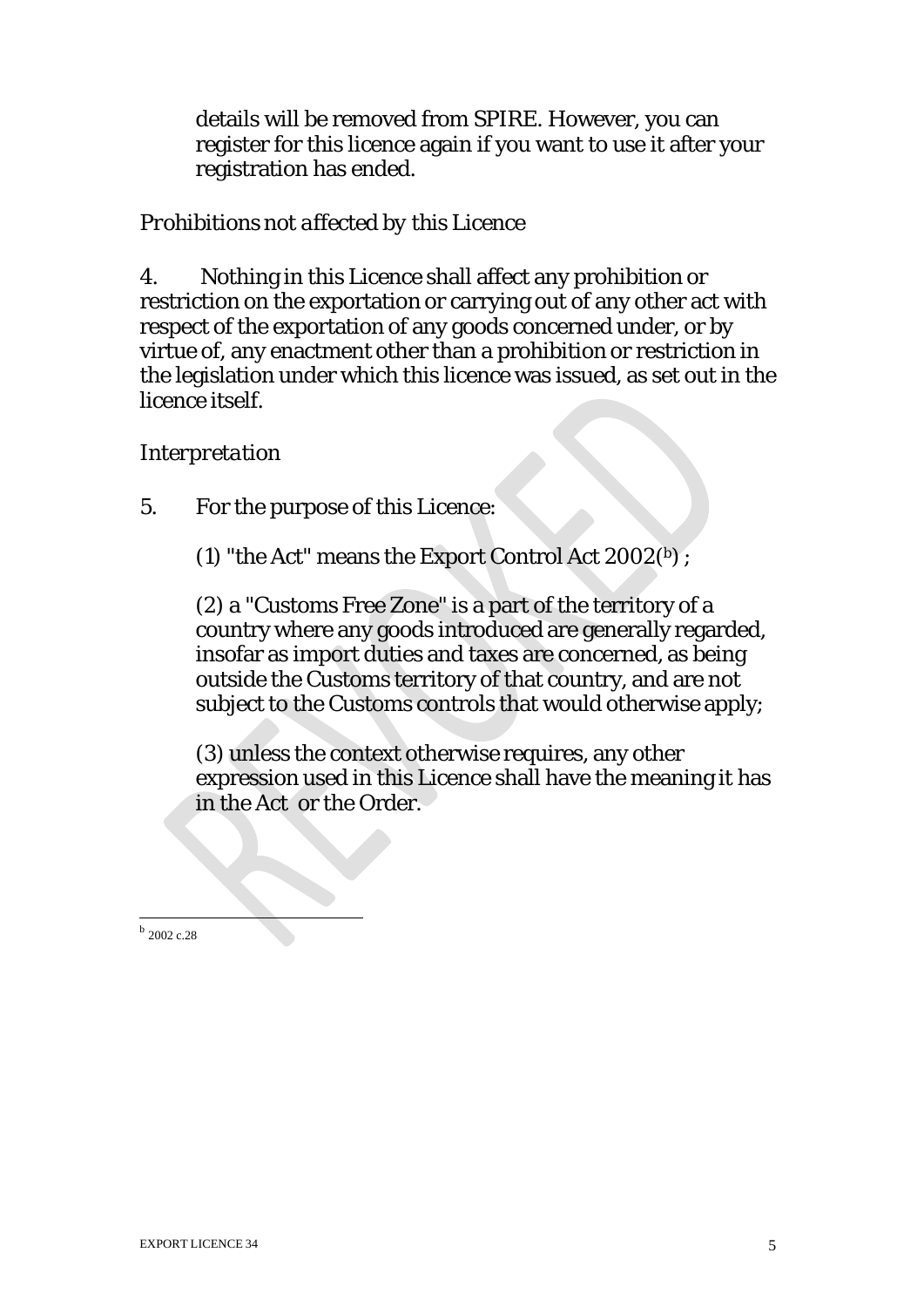### *Entry into Force*

6. This Licence shall come into force on 1 January 2014.

7. The Open General Export Licence (Vintage Military Vehicles) that came into force 10 August 2012 is revoked.

An **Official** of the Department for Business, **Innovation and Skills authorised to act on behalf of the Secretary of State**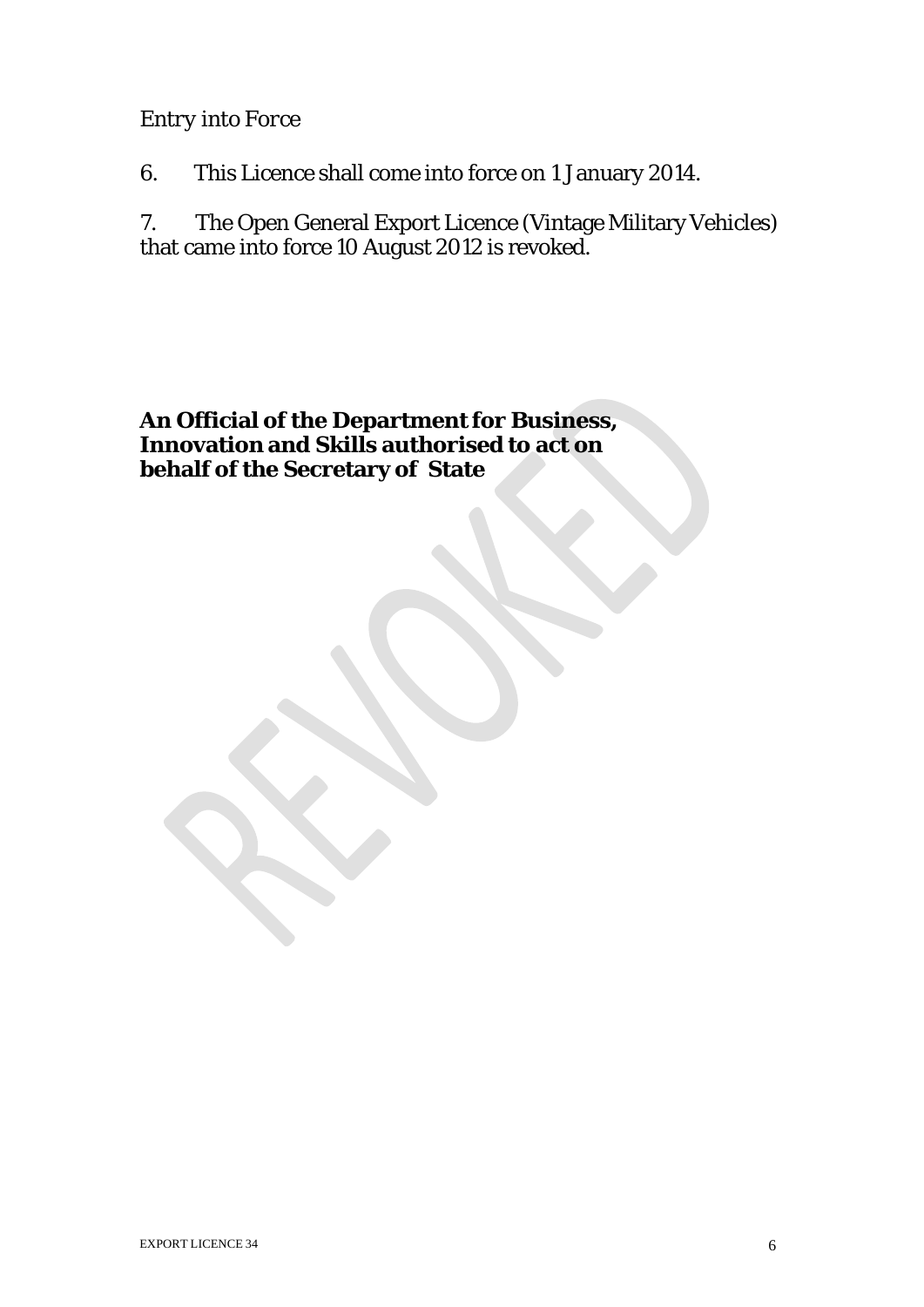# **SCHEDULE 1**

# **GOODS CONCERNED**

- 1. Artillery pieces falling within ML2 as follows;
	- (a) that are certified by a registered UK Proof House as having been rendered incapable of firing any ammunition and are intended for static display purposes;
	- (b) that have been permanently converted and certified to a British Proof House Standard to only fire blank ammunition and are intended for re-enactment or commemorative events.
- 2. Vehicles falling within entry ML6 as follows;
	- (a) manufactured more than 50 years before the date of export and specially designed or modified components necessary for maintaining the road worthiness of an accompanied vehicle;
	- (b) manufactured less than 50 years before the date of export that has been registered with DVLA as "private" or "historic", and specially designed or modified components necessary for maintaining the road worthiness of an accompanied vehicle;
	- (c) vehicles in 2(a) or (b) above, transported in complete knock down kit form.

*N.B1: ML6 includes civilian vehicles modified for military purposes. A modification includes a structural, electrical or mechanical change involving one or more specially designed military components.*

N.B2: For the purposes of ML6 vehicles include trailers.

3. Other military items falling within Part 1 of Schedule 2 to the Order specifically related to the type and period of the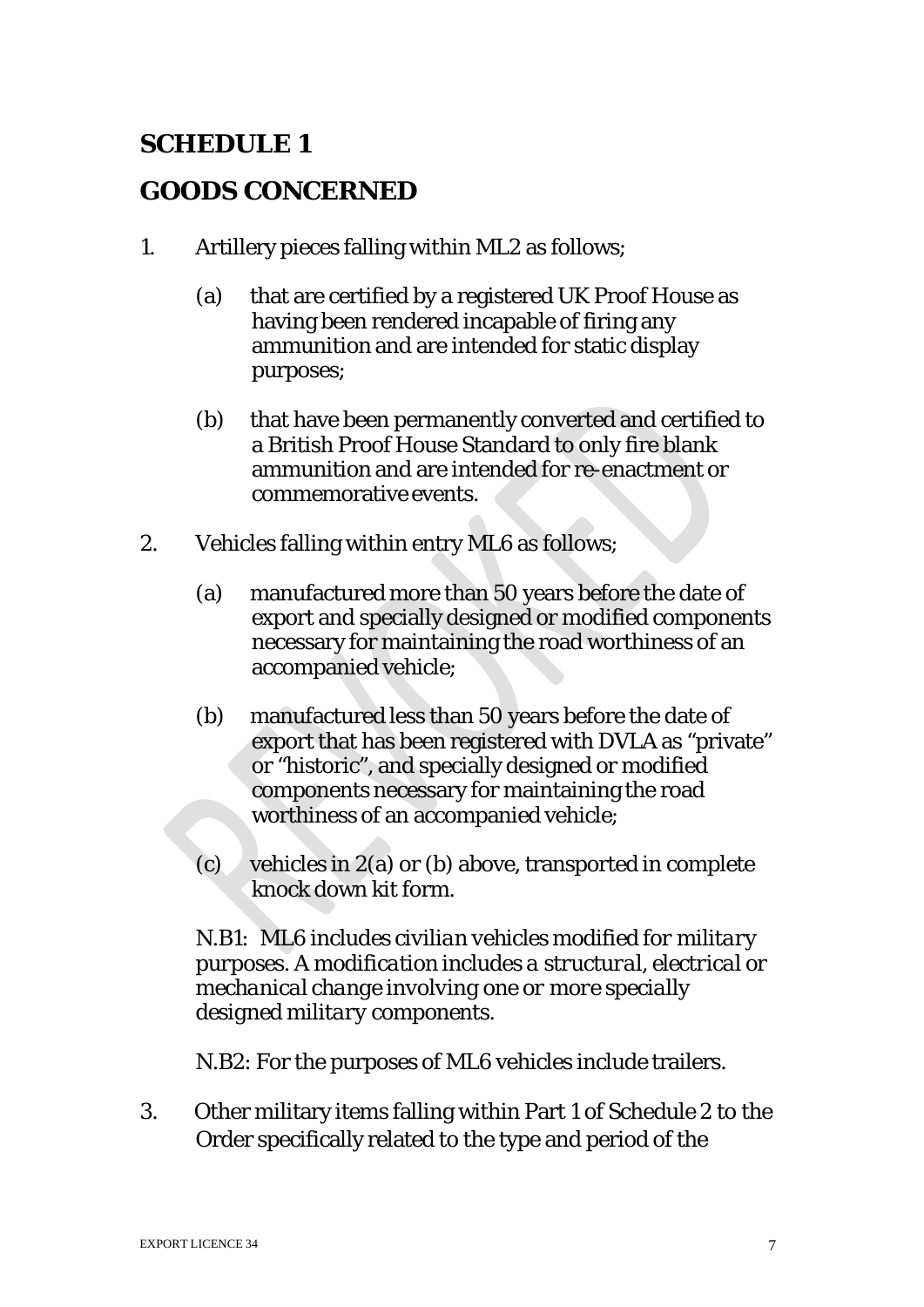Artillery Piece or vehicle being exported, **other than** items falling within the following categories,

- ML3: except blank ammunition;
- ML4.a.: includes MANPADS, Cluster Munitions, Anti personnel Landmines (APLs);
- ML4.c.;
- ML6.b.2;
- ML7;
- ML8
- ML9;
- ML10.a to e., and i.;
- ML11.b.;
- ML12;
- ML15;
- ML16;
- ML17.a., c. to g., i., n., to o.;
- ML18;
- ML19;
- ML20;
- PL5001.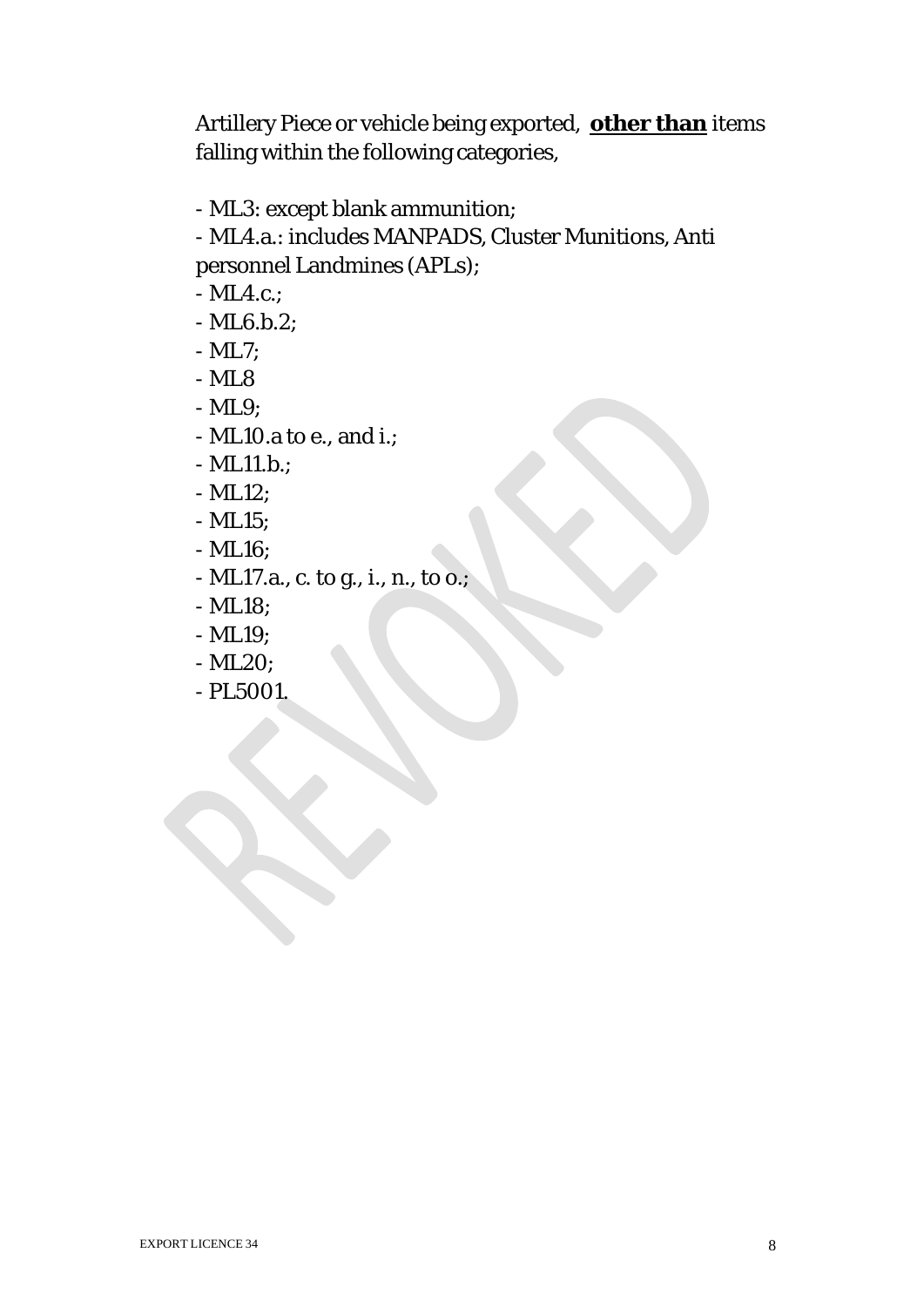# **SCHEDULE 2**

### **DESTINATIONS CONCERNED**

### **This export authorisation is valid for exports to the following destinations:**

Austria, Belgium, Bulgaria, Channel Islands, Croatia, Cyprus, Czech Republic, Denmark, Estonia, Finland, France, Germany, Greece, Hungary, Ireland, Italy, Latvia, Lithuania, Luxembourg, Malta, Netherlands, Norway*,* Poland, Portugal, Romania, Slovakia, Slovenia, Spain and Sweden.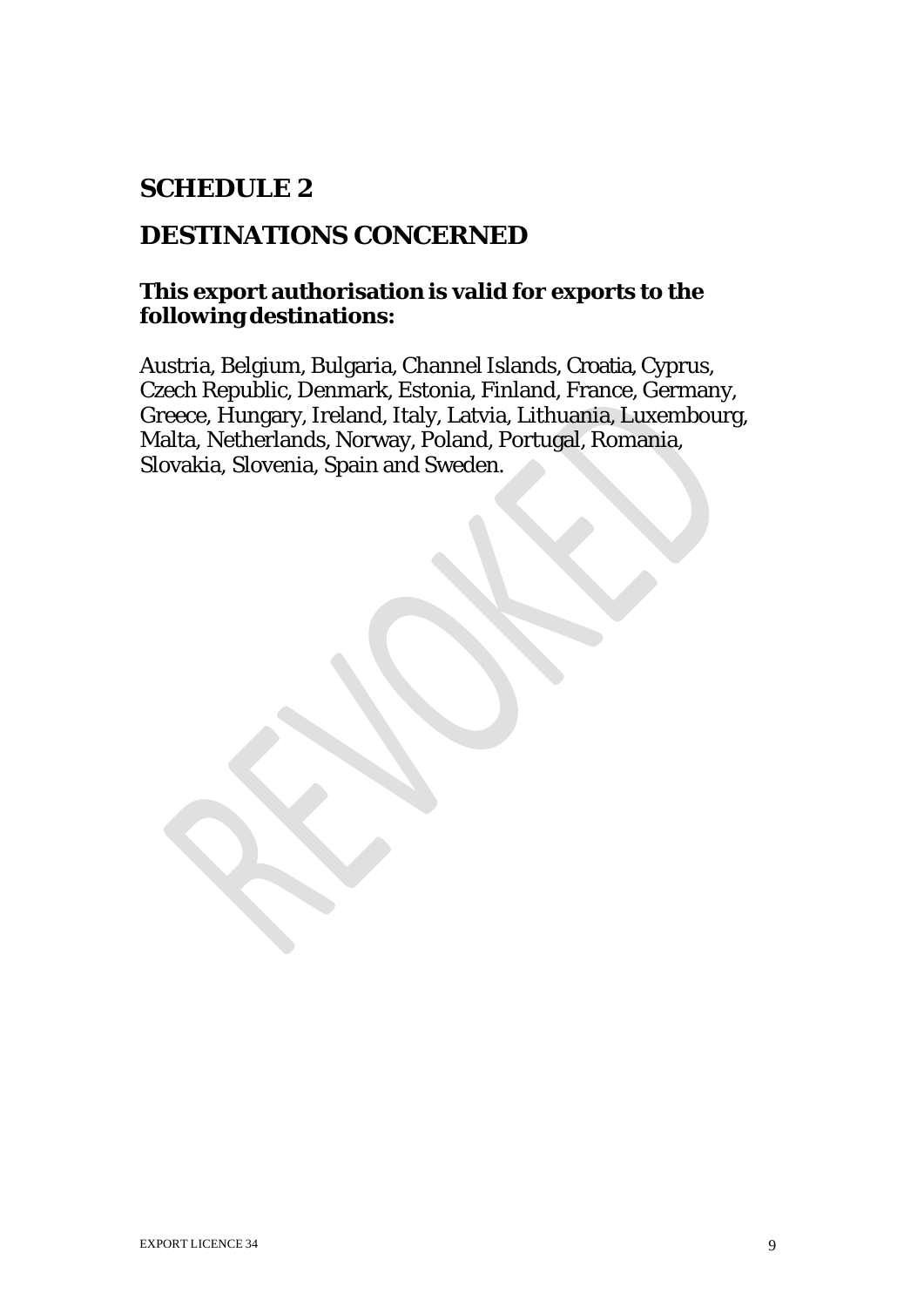# **EXPLANATORY NOTE**

(This Note is not part of the Licence)

1. This Open General Export Licence has been amended to reflect Croatia's membership of the European Union.

2. This Licence permits, without further authority but subject to certain conditions, the temporary exportation to EU destinations, Channel Islands or Norway, for a period not exceeding 3 calendar months, a range of unclassified military goods including vehicles manufactured 50 years or more before the date of exportation. The conditions include that the exporter **shall not** sell, dispose or transfer to any person ownership of the goods or any interest in them or take any other action which may have the result of impeding or diminishing his power to ensure their safe return to the UK.

3. A licence exemption is in place which allows the temporary export of historic military vehicles to certain named destinations (Belgium, France or Germany) when certain specified conditions can be met. An export licence issued by the Export Control Organisation is not required if you can meet the specified exemption conditions and are exporting historic military vehicles (ML6) to the named destinations. This exemption is specified in Article 14a which is made in Export Control [\(Amendment\)\(No](http://www.legislation.gov.uk/uksi/2012/1910/contents/made) 2) Order 2012 (SI [2012/1910\).](http://www.legislation.gov.uk/uksi/2012/1910/contents/made) This amends the Export Control Order 2008. The order specifies:

" $14(A) - (1)$  The prohibition on the export of military goods in article 3 does not apply to the export of a vehicle or component falling within entry ML6 in Schedule 2 provided that the following conditions are met.

(2) The conditions are that –

(a) the vehicle or component was manufactured more than 50 years before the date of exportation

(b) the exportation is to a destination in Belgium, France or **Germany**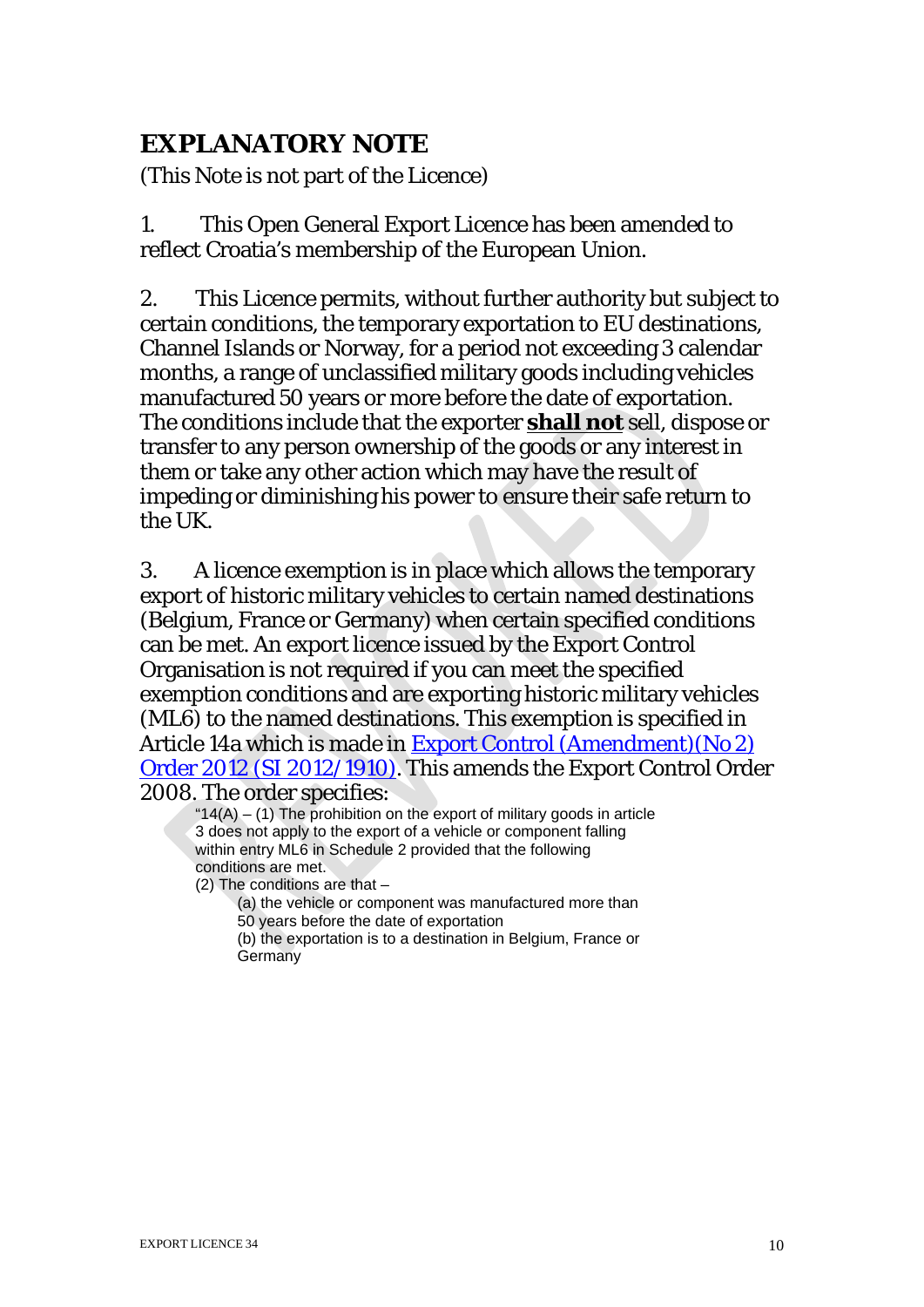(c) the exportation is for the purpose of a military re• enactment, commemorative event or recreational activity, and

(d) the vehicle or component is to be returned to the United Kingdom within 3 months of the date of exportation"

4. Please note that a separate licence must be applied for from the Arts Council for any military goods manufactured 50 years or more before export where the value is in excess of £65,000. Arts Council enquiries should be addressed to, [elu@artscouncil.org.uk](mailto:elu@artscouncil.org.uk)

5. An exporter who exports goods under the authority of this Licence must, not later than 30 days after the first exportation under the Licence, inform the Secretary of State of this, and of the address where copies of the said records may be inspected. This notification must be made via the Export Control Organisation's electronic licensing system, SPIRE, at [www.spire.bis.gov.uk.](http://www.spire.bis.gov.uk/)

6. The Secretary of State has the power to suspend or revoke licences at any time and in such circumstances and on such terms as he thinks fit. If an exporter receives written notice to this effect, he will be prevented from relying on this Licence. The power to suspend may be used in addition to criminal prosecution or as an alternative. Suspension may occur for example where an exporter is being investigated or prosecuted in relation to a possible criminal offence, or has been found guilty of a criminal offence under the export control legislation.It may also be used in situations where an exporter has breached the conditions of the Licence and failed to take corrective action within a reasonable period (see condition 3(9)).

7. Where, the ECO identifies failures in compliance with licence conditions or the legislation during a compliance visit, the ECO may send a warning letter to the exporter listing the improvements that need to be made to ensure compliance. The letter will set out the timeframe within which these improvements must be completed. Failure to complete these improvements may lead to the exporter's ability to use the licence being suspended for a period of time.

8. The exporter may apply for Standard Individual Export Licences during the period of suspension. Suspension will not automatically prevent him from using another OGEL so long as he